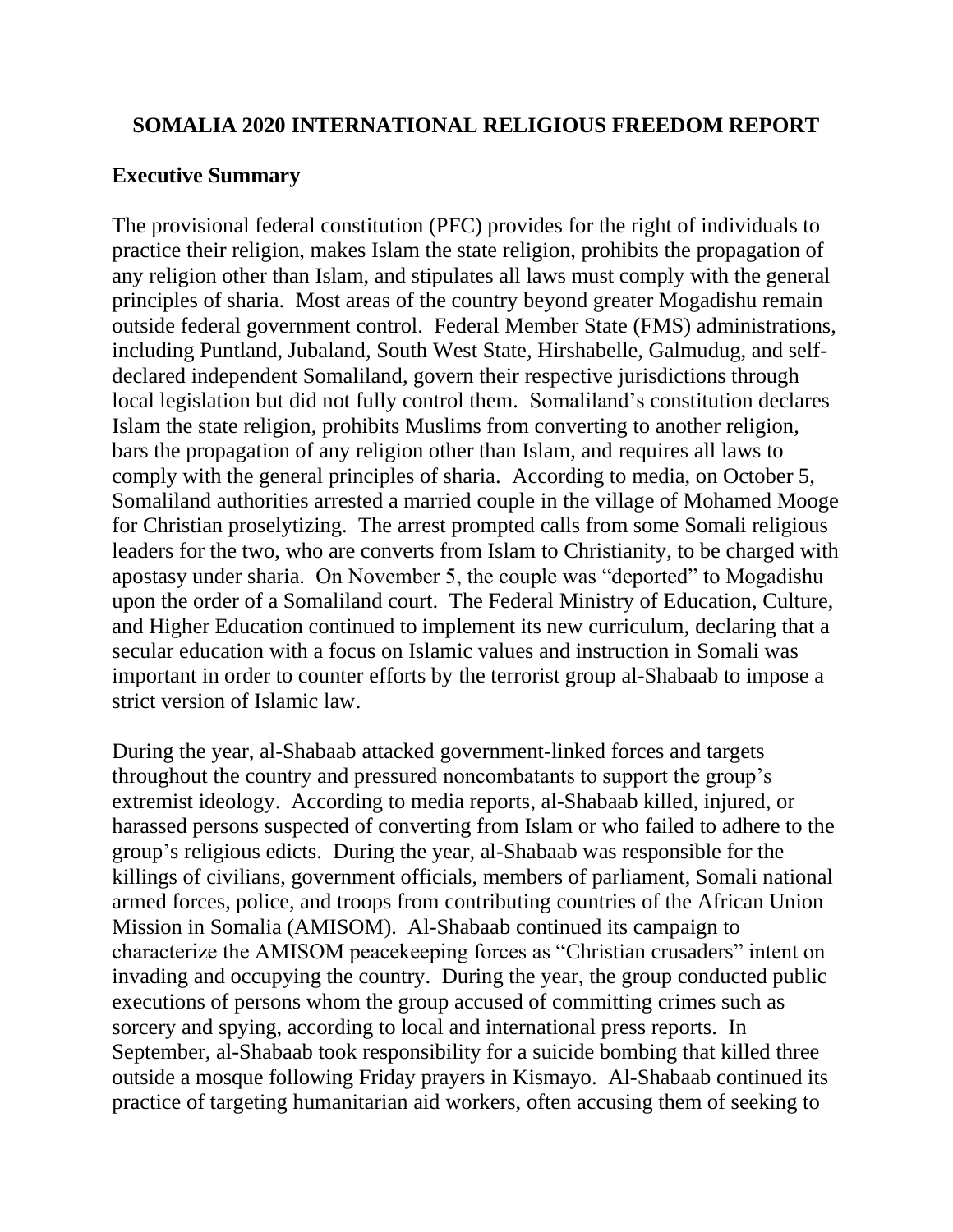convert individuals to Christianity; this included incidents in February, April, and May of kidnapping and holding for ransom. From January to November, 13 aid workers were killed, 12 were injured, and 23 were abducted.

In September, media reported that unknown gunmen killed five Quran teachers and wounded several others during Quran readings in the town of Rage Ele. Strong societal pressure to adhere to Sunni Islamic traditions continued. Following a presidential pardon and his release from prison in January, Professor Mahmoud Jama Ahmed, who was imprisoned for blasphemy in April 2019, was labeled an apostate by a local imam who called for his death during Friday prayers. Conversion from Islam to another religion remained illegal in some areas and socially unacceptable in all. Those suspected of conversion faced harassment by members of their community. According to *Morningstar News*, in October, several Muslim teenagers in the town of Dhobley targeted a seven-year-old Christian boy and beat him severely. Externally funded madrassahs throughout the country continued to provide inexpensive basic education, and many taught Salafist ideology, especially in al-Shabaab-controlled areas, according to observers.

Travel by U.S. government officials remained limited to select areas when security conditions permitted. U.S. government engagement to promote religious freedom remained focused on supporting efforts to bring stability and reestablish rule of law, in addition to advocating for freedom of speech and assembly. For example, on May 21, the Ambassador engaged with Islamic leaders to discuss their role in promoting healthy civic dialogue and religious freedom, as well as the role of foreign influence in the country's practice of Islam.

# **Section I. Religious Demography**

The U.S. government estimates the total population at 11.8 million (midyear 2020 estimate). Other sources, including the World Bank, estimate the population to be at least 15.4 million. According to the Federal Ministry of Endowments and Religious Affairs, more than 99 percent of the population is Sunni Muslim. According to the *World Atlas*, members of other religious groups combined constitute less than 1 percent of the population and include a small Christian community of approximately 1,000; a small Sufi Muslim community; and an unknown number of Shia Muslims, Hindus, Buddhists, Jews, and those not affiliated with any religion. Foreign workers, who are primarily from East African countries, belong mainly to non-Muslim religious groups.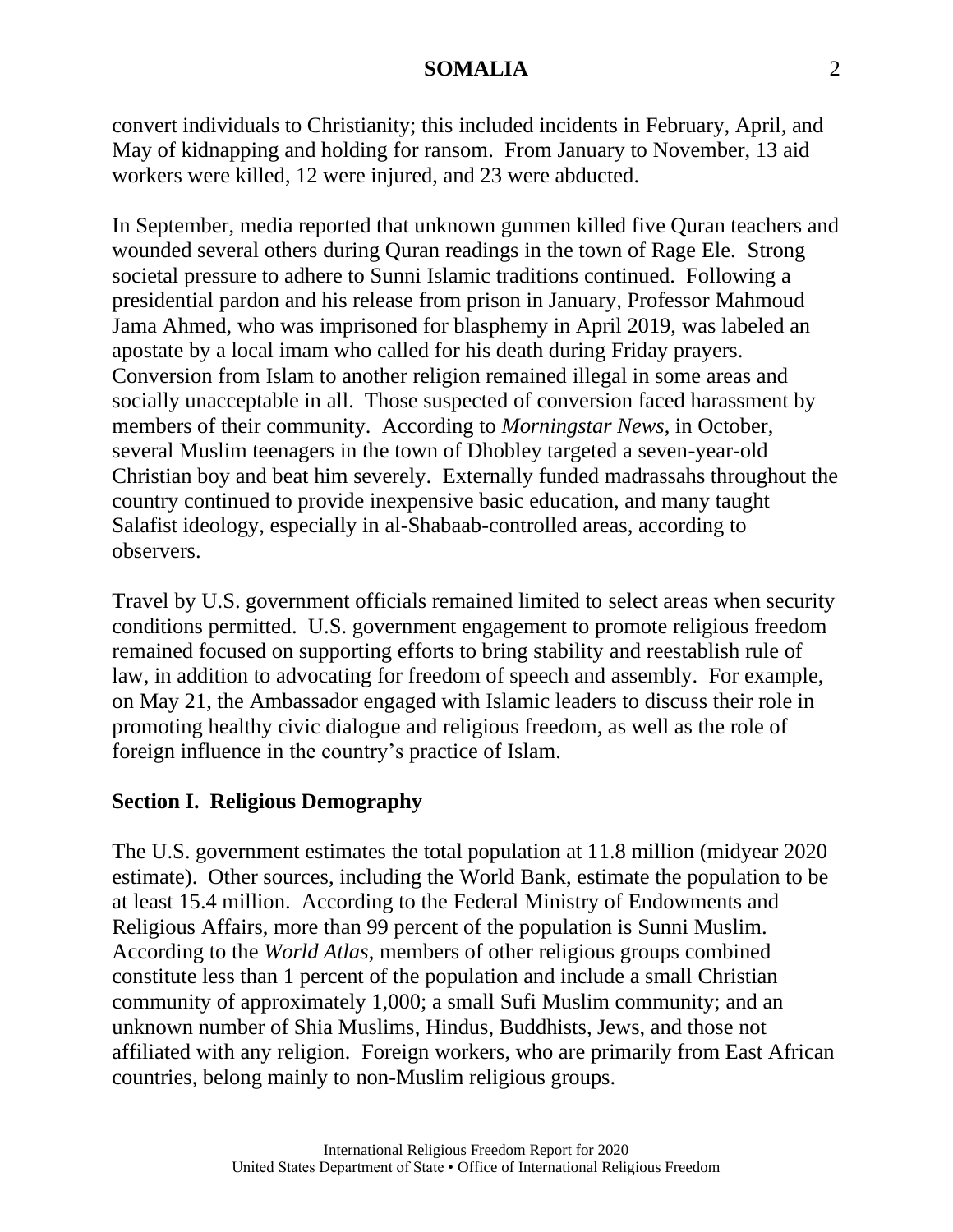The Somali Bantu population, the majority of whom are Muslim, largely inhabits the southern and central regions of the country near the Shabelle and Jubba Rivers. Some Somali Bantu also maintain traditional animist beliefs.

# **Section II. Status of Government Respect for Religious Freedom**

# **Legal Framework**

The PFC provides for the right of individuals to practice their religion but prohibits the propagation of any religion other than Islam. It states all citizens, regardless of religion, have equal rights and duties before the law but establishes Islam as the state religion and requires laws to comply with sharia principles. While the PFC does not explicitly prohibit Muslims from converting to other religions, sharia has been interpreted to forbid conversion from Islam. No exemptions from application of sharia legal principles exist for non-Muslims under the law.

Somaliland's constitution makes Islam the state religion, prohibits Muslims from converting, prohibits the propagation of any religion other than Islam, and stipulates all laws must comply with the general principles of sharia. Other administrations, including Galmudug, Hirshabelle, Jubaland, and South West State, have constitutions identifying Islam as the official religion. These constitutions stipulate all laws must comply with the general principles of sharia. Galmudug, Hirshabelle, and South West State have not enacted laws directly addressing religious freedom.

The national penal code generally remains valid in all regions of the country. It does not prohibit conversion from Islam to another religion, but it criminalizes blasphemy and "defamation of Islam," which carry penalties of up to two years in prison. Given sharia's role as the ostensible basis for national laws and the prohibition under Islamic jurisprudence for Muslims' conversion to other religions, the relationship among sharia, the PFC, and the penal code remains unclear.

The PFC requires the President, but not other office holders, to be Muslim. The Somaliland constitution requires Somaliland's President and candidates for Vice President and the House of Representatives to be Muslim.

The judiciary in most areas relies on *xeer* (traditional and customary law), sharia, and the penal code. Xeer is believed to predate Islamic and colonial traditions, and in many areas, elders will look to local precedents of xeer before examining relevant sharia references. Each area individually regulates and enforces religious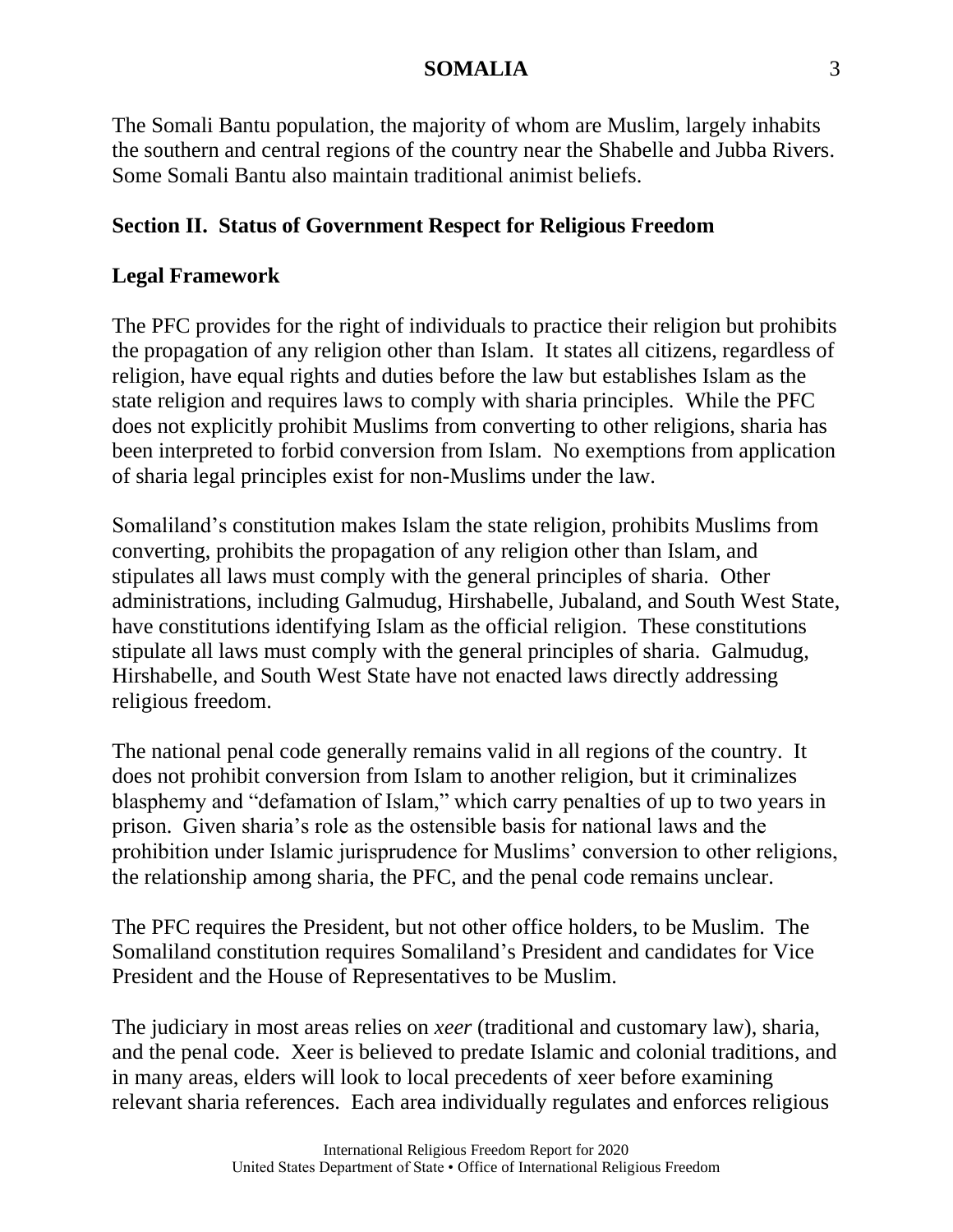expression, often inconsistently. In areas controlled by al-Shabaab, sharia is the only formally recognized legal system, although reports indicate that xeer is applied in some cases. The PFC recognizes xeer as a mechanism for dispute resolution. In 2017, the federal government adopted a traditional dispute resolution policy that mainstreams the application of xeer but limits its application to mediating "nonserious" crimes. The application of xeer to criminal matters is not standardized.

The Somaliland constitution prohibits the formation of political parties based on a particular religious group, religious beliefs, or interpretation of religious doctrine, while the PFC and the constitutions of other FMS administrations do not contain this prohibition.

The Federal Ministry of Endowments and Religious Affairs has legal authority to register religious groups. Guidance on how to register or what is required is inconsistent. The ministry has no ability to enforce such requirements outside of Mogadishu. Somaliland has no mechanism to register religious organizations and no specific requirements to register Islamic groups. Other FMS administrations have no mechanism to register religious organizations.

In Somaliland, religious schools and formal places of worship must obtain permission to operate from the Somaliland Ministry of Religion. Somaliland law does not articulate consequences for operating without permission. Other FMS administrations require formal places of worship and religious schools to obtain permission to operate from local authorities.

The Federal Ministry of Endowments and Religious Affairs is responsible for monitoring religious affairs and promoting religious tolerance between practitioners of Islam and members of minority religious groups. Specific responsibilities of the ministry include arranging affairs for Somali Hajj pilgrims and developing messaging to counter al-Shabaab ideology. It also has the mandate to regulate religious instruction throughout the country. The law requires Islamic instruction in all schools, public or private. Private schools have more flexibility in determining their curriculum. These schools must request approval from the Federal Ministry of Education, Culture, and Higher Education; however, requests are infrequent. Non-Muslim students attending public schools may request an exemption from Islamic instruction, but according to federal and FMS authorities, there have been no such requests.

The country is a party to the International Covenant on Political and Civil Rights.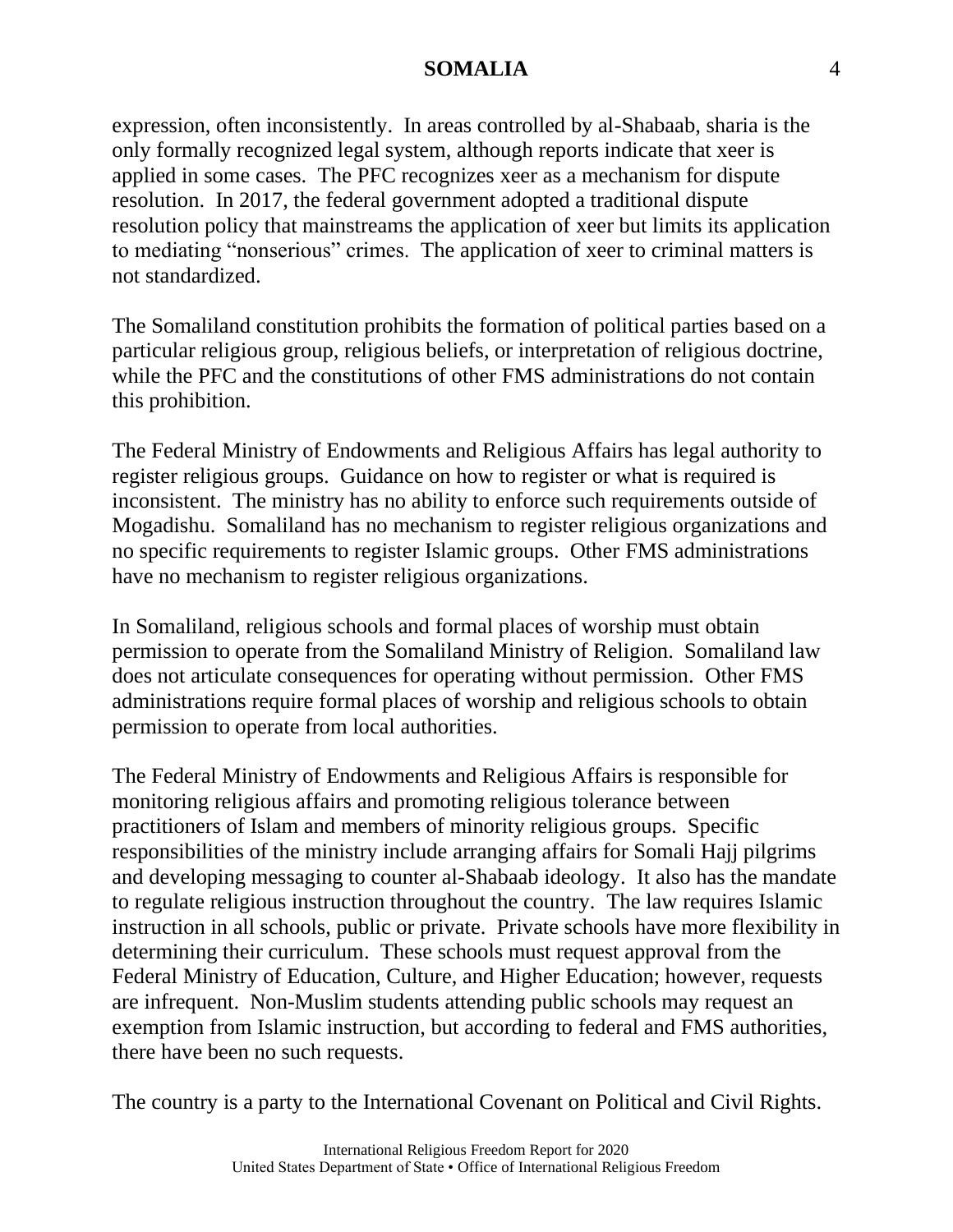#### **Government Practices**

The federal government continued to confront multiple challenges, including a persistent threat from al-Shabaab, a stalemate in relations with the FMS governments, and attempts by external actors to increase influence at the subnational level. Despite the government's reported attempts to strengthen governance, reform key security institutions, and carry out operations to combat al-Shabaab, the terrorist group continued to carry out attacks regularly in the capital and to control large land areas throughout the southern and central parts of the country.

Federal and FMS governments maintained bans on the propagation of religions other than Islam. The federal government reportedly continued not to strictly enforce the registration requirement for religious groups opening schools for lay or religious instruction.

According to *Somaliland Today* and international reporting, on October 5, Somaliland authorities arrested a married couple in the village of Mohamed Mooge for Christian proselytizing. The arrest prompted calls from some religious leaders for the two, who are converts from Islam to Christianity, to be charged with apostasy under sharia. While not prohibited under Somaliland's penal code, international community observers said they feared the apostasy charge could carry the death penalty. According to Christian nongovernmental organizations (NGOs) tracking the case, on November 5, the couple was "deported" to Mogadishu upon the order of a Somaliland court.

The Federal Ministry of Education, Culture, and Higher Education continued to implement a new national curriculum framework, declaring that a secular education with a focus on Islamic values and instruction in Somali was important in order to counter efforts by the terrorist group al-Shabaab to impose a strict version of Islamic law. By year's end, however, parliament had not passed the draft law establishing the new system. The initiative mandates Somali as the language of instruction for primary school, Islamic religious instruction at all levels, and Arabic-language Islamic religion courses at the secondary level. Muslim clerics helped create the new materials and trained teachers in Islamic ethics, according to ministry representatives.

#### **Actions of Foreign Forces and Nonstate Actors**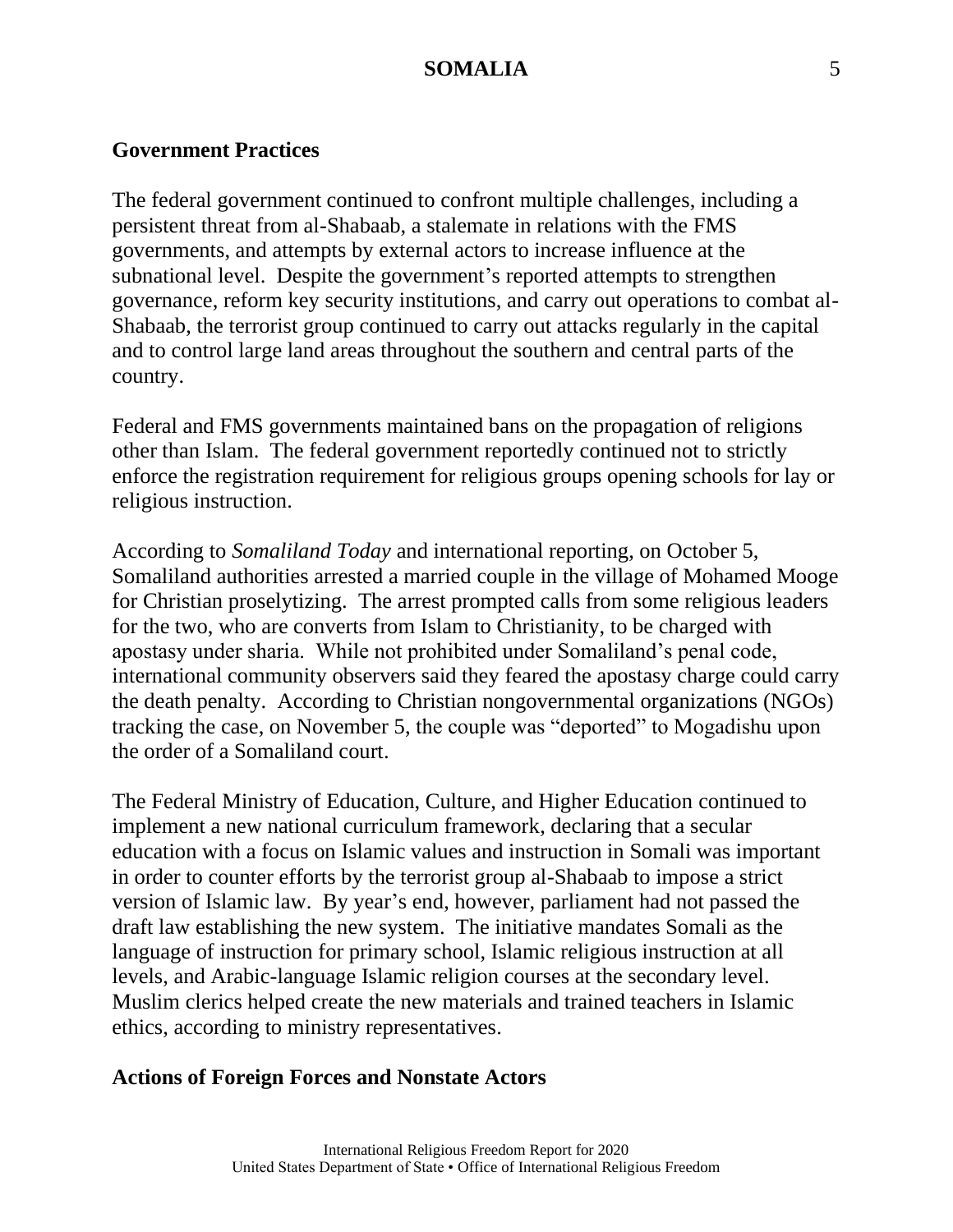Al-Shabaab continued to wage guerilla war against the government and its foreign partners, striking civilian targets indiscriminately, as well as military targets. The army, security forces, and AMISOM peacekeepers held most urban centers in the country, while al-Shabaab maintained direct control or influence over large land areas. While the group's territorial control was fluid, a UN official stated that during the year, the group retained its ability to conduct large-scale attacks in Mogadishu and recovered areas where the group had previously faced pressure from government-aligned forces, including in the Lower Shabelle region. The group's stated objective remained the ousting of the "western-backed" government and imposition of a strict version of Islamic law. Al-Shabaab continued to impose its own interpretation of Islamic practices and sharia on other Muslims and non-Muslims, including executions as a penalty for alleged apostasy in areas under its control, according to media outlets.

Al-Shabaab forces targeted and killed federal and local government officials and their allies, calling them non-Muslims or apostates. Many attacks involved the use of improvised explosive devices against government-linked forces and buildings, as well as soft targets such as popular hotels frequented by noncombatants in areas under government control. Throughout the year, the group continued its practice of conducting public executions of persons whom the group suspected of committing crimes, including witchcraft and spying on behalf of foreign powers.

In September, a suicide bomber killed the Jubaland Chamber of Commerce chairperson and two others near a mosque in Kismayo as they walked home following Friday prayers. Al-Shabaab claimed responsibility for the attack.

Al-Shabaab extorted *zakat* (an Islamic annual compulsory giving of a set amount, typically 2.5 percent of one's wealth, to benefit the poor) and *sadaqa* (a normally voluntary charitable contribution paid by Muslims) from persons throughout central and southern areas of the country. According to one company's research analysis, al-Shabaab's collection of *zakat* and *sadaqa* accounted for approximately \$14.5 million in revenue during the year.

Persons who failed to comply with demands for *zakat* and resource donations faced credible threats of violence. In September, al-Shabaab militants attacked local villagers in Galmudug State who had refused to contribute livestock and small arms, according to an international press report. Al-Shabaab continued to threaten parents, teachers, and communities who failed to adhere to al-Shabaab's precepts.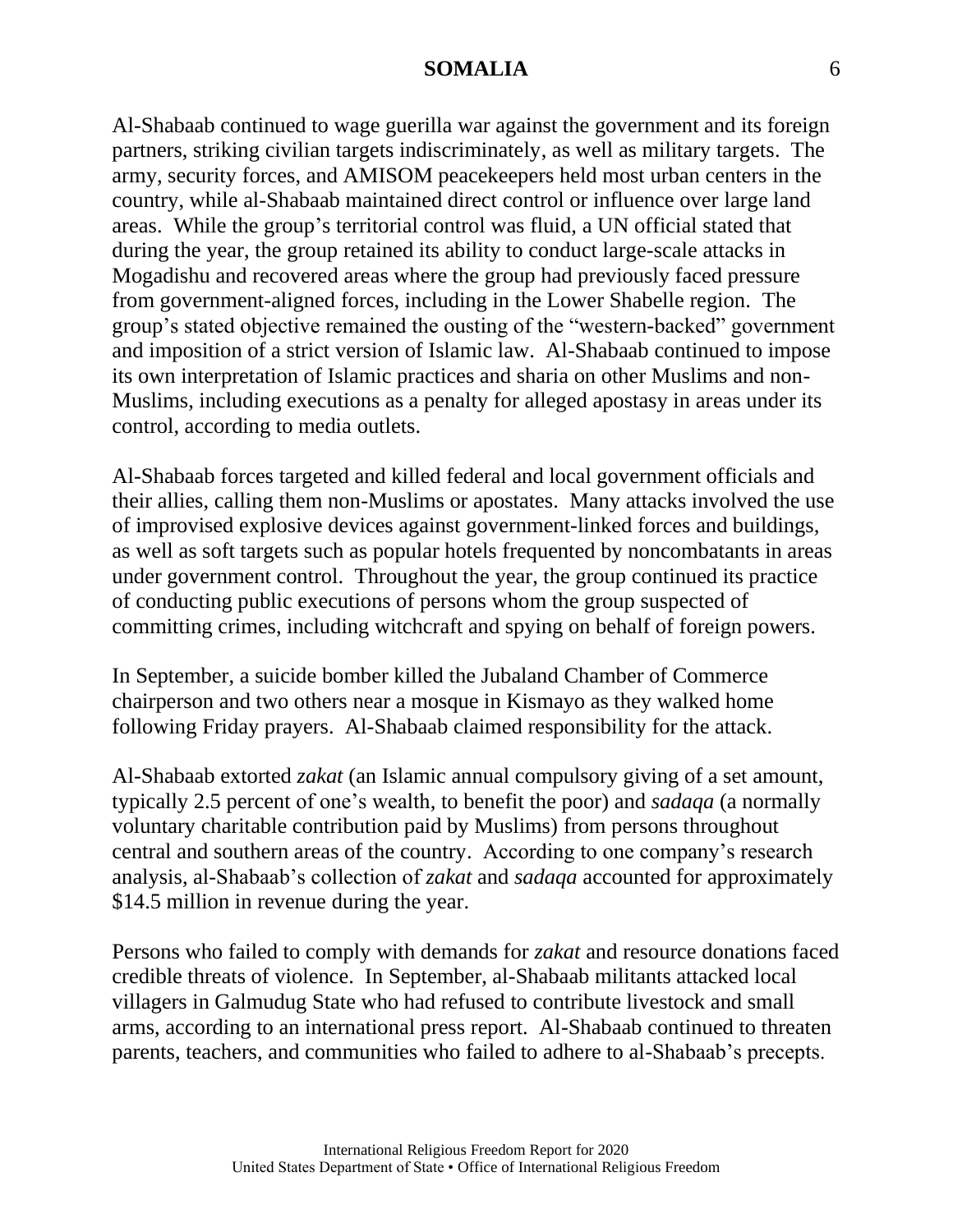Al-Shabaab continued its campaign to characterize the AMISOM peacekeeping forces as "Christian crusaders" intent on invading and occupying the country.

According to humanitarian groups, al-Shabaab continued threatening to execute anyone suspected of converting to Christianity. In the areas it controlled, the group continued to ban cinemas, television, music, the internet, and watching sporting events. It prohibited the sale of *khat* (a popular stimulant plant), smoking, and other behavior it characterized as un-Islamic, such as shaving beards. It also enforced a requirement that women wear full veils. According to NGOs and security experts, al-Shabaab continued to exploit federal government and FMS political infighting and ethnic clan rivalries for its own purposes, at times being seen as the only group that provided "justice," however harsh, in places underserved or neglected by the government.

According to humanitarian groups, al-Shabaab continued to harass secular and faith-based humanitarian aid organizations, threatening the lives of their personnel and accusing them of seeking to convert individuals to Christianity. Compared with the same period in 2019, there was a notable increase in violence against aid workers. From January to November, 13 aid workers were killed, 12 were injured, and 23 were abducted. Al-Shabaab kidnapped aid workers in February, April, and May in the Gedo, Bay, and Lower Juba regions.

In areas under its control, al-Shabaab continued to mandate that schools teach a militant form of jihad emphasizing that students should wage war on those it deemed infidels, including in nearby countries, and against the federal government and AMISOM. In the Afgoye District of Lower Shabelle, al-Shabaab reportedly maintained boarding schools to indoctrinate youth from distinct clans and forced those clans to provide funding for the institutes dedicated to their youth.

A small faction of ISIS fighters based in Puntland State continued to carry out terrorist attacks with the objective of establishing an ISIS caliphate in the country. Experts estimated the group's strength was between 300 and 400 fighters. The group had relatively free movement and recruited individuals from towns surrounding the Golis Mountains.

# **Section III. Status of Societal Respect for Religious Freedom**

In September, media reported that unknown gunmen killed five Quran teachers and wounded several others during Quran readings in the town of Rage Ele. According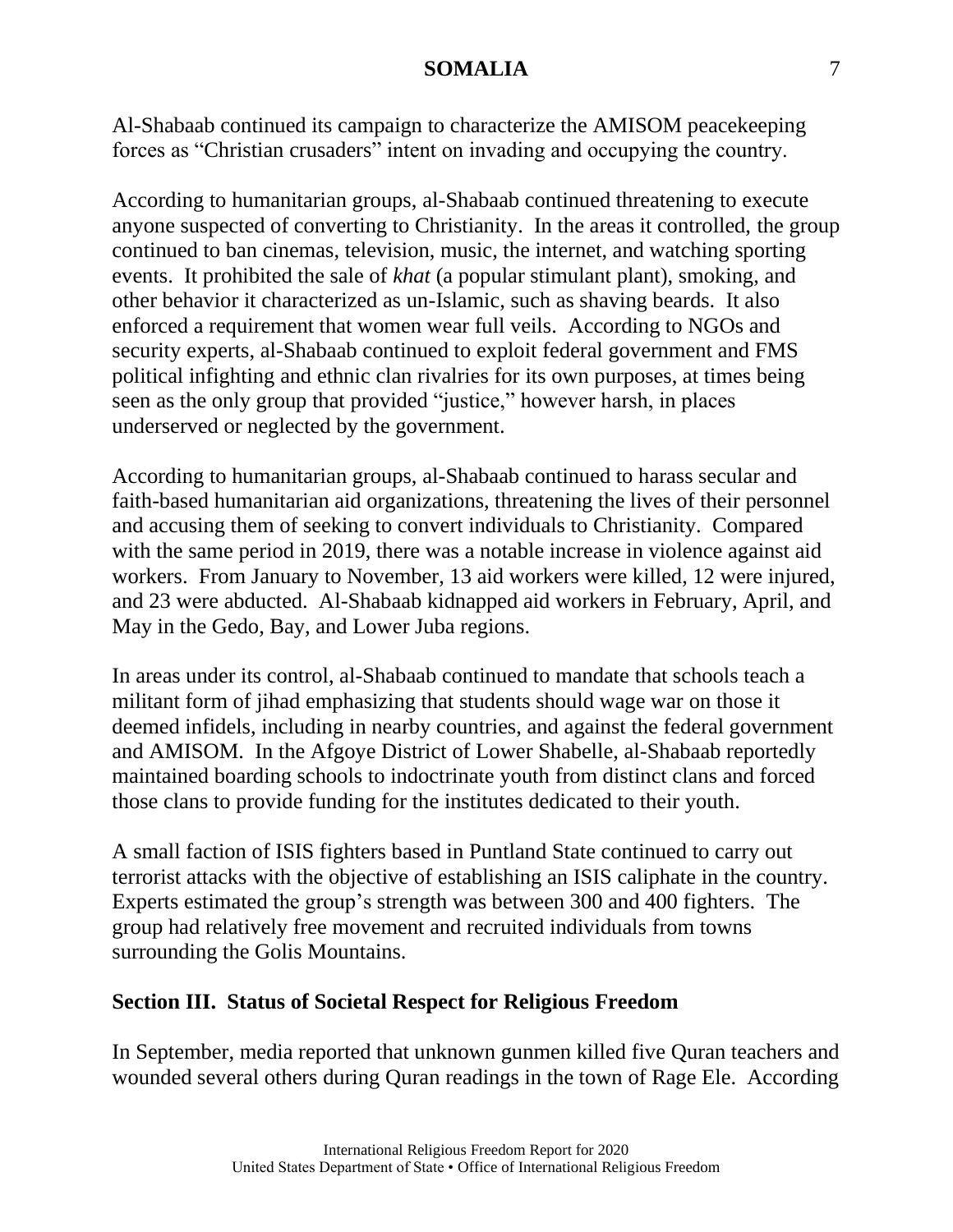to local police, the attacks were likely in retaliation for past violence between rival clans.

There reportedly continued to be strong societal pressure to adhere to Sunni Islamic traditions.

In January, Professor Mahmoud Jama Ahmed received a presidential pardon for charges of blasphemy and was released from prison on condition that he not practice any clerical activity; he was also suspended from university work for five years. In April 2019, authorities sentenced Ahmed to two and one-half years in prison after he posted on social media a statement questioning whether praying for water was a useful strategy for overcoming drought in the country and suggesting authorities should take a more scientific approach. The post was widely perceived as blasphemous. Following Ahmed's release from prison, Adam Sunnah, a local imam, labeled him an apostate and called for his death during Friday prayers.

Conversion from Islam to another religion remained illegal in some areas and continued to be socially unacceptable in all, while individuals suspected of conversion and their families were reportedly subject to harassment from members of their local communities.

Christians and members of other non-Muslim religious groups continued to report an inability to practice their religion openly due to fear of societal harassment across most of the country. The small Christian community continued to keep a low profile with regard to religious beliefs and practices. Other non-Islamic groups likely also refrained from openly practicing their religion. According to *Morningstar News*, in October, several Muslim teenagers in the town of Dhobley targeted a seven-year-old Christian boy and beat him severely. The boy later recovered in the hospital. According to the boy's father, "It is not possible to get justice in this part of Somalia where almost everyone is a Muslim." He also said, "We are being hunted down like wild animals" because of their Christian faith.

There continued to be no public places of worship for non-Muslims other than in the international airport compound.

The only Catholic church in Somaliland remained closed, and observers stated that its reopening would be controversial. The church was briefly reopened in 2017 but closed again by authorities, under public pressure.